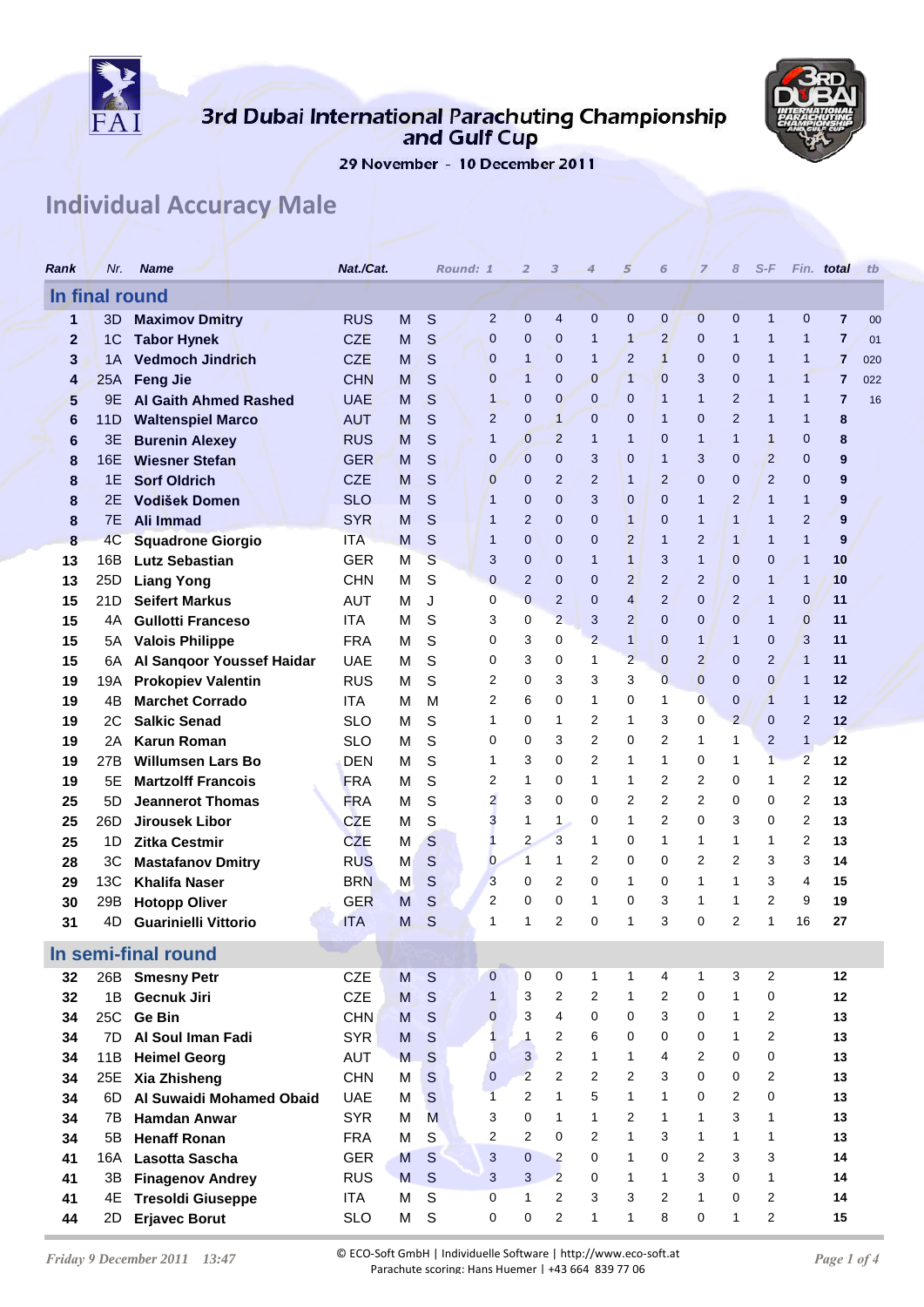| Rank     | Nr.                 | <b>Name</b>                                       | Nat./Cat.                |        |                                                                                                                                                                                                                                                                                                                                                                                                                                                               | Round: 1            | 2                   | 3                 | 4              | 5                                | 6              | 7                | 8                 | S-F | Fin. total | tb |
|----------|---------------------|---------------------------------------------------|--------------------------|--------|---------------------------------------------------------------------------------------------------------------------------------------------------------------------------------------------------------------------------------------------------------------------------------------------------------------------------------------------------------------------------------------------------------------------------------------------------------------|---------------------|---------------------|-------------------|----------------|----------------------------------|----------------|------------------|-------------------|-----|------------|----|
| 45       | 10B                 | <b>Drummond Jimmy</b>                             | <b>USA</b>               | м      | S                                                                                                                                                                                                                                                                                                                                                                                                                                                             | 0                   | 3                   | 3                 | 1              | 0                                | 1              | 0                | 3                 | 5   | 16         |    |
| 45       | 25B                 | <b>Zhou Pingya</b>                                | <b>CHN</b>               | M      | S                                                                                                                                                                                                                                                                                                                                                                                                                                                             | $\mathbf{1}$        | 2                   | 0                 | 1              | 0                                | 2              | 2                | 4                 | 4   | 16         |    |
| 47       | 21A -               | <b>Grossegger Michael</b>                         | <b>AUT</b>               | M      | J                                                                                                                                                                                                                                                                                                                                                                                                                                                             | 2                   | $\bf{0}$            | 2                 | 2              | 0                                | 2              | 0                | 4                 | 5   | 17         |    |
|          | <b>Not in final</b> |                                                   |                          |        |                                                                                                                                                                                                                                                                                                                                                                                                                                                               |                     |                     |                   |                |                                  |                |                  |                   |     |            |    |
| 48       | 8B                  | <b>Barsukov Maxim</b>                             | <b>BLR</b>               | M      | S                                                                                                                                                                                                                                                                                                                                                                                                                                                             | 3                   | 3                   | 3                 | $\mathbf{1}$   | $\mathbf 0$                      | $\mathbf{0}$   | $\overline{4}$   | $\bf{0}$          |     | 14         |    |
| 48       | 12B                 | <b>Borin Claudio</b>                              | <b>ITA</b>               | M      | S                                                                                                                                                                                                                                                                                                                                                                                                                                                             | $\overline{2}$      | $\overline{2}$      | 3                 | 2              | 3                                | $\mathbf 0$    | $\mathbf{1}$     | $\overline{1}$    |     | 14         |    |
| 50       | 16D                 | <b>Weber Marius</b>                               | <b>GER</b>               | M      | S                                                                                                                                                                                                                                                                                                                                                                                                                                                             | 2                   | $\overline{2}$      | 0                 | 0              | 8                                | $\overline{2}$ | $\mathbf{0}$     | $\mathbf{1}$      |     | 15         |    |
| 50       | 2B                  | <b>Ban Uroš</b>                                   | <b>SLO</b>               | M      | S                                                                                                                                                                                                                                                                                                                                                                                                                                                             | 4                   | 3                   | 0                 | 1              | $\mathbf{1}$                     | $\overline{4}$ | $\mathbf{1}$     | $\mathbf{1}$      |     | 15         |    |
| 50       | ЗΑ                  | <b>Tuzov Vitaly</b>                               | <b>RUS</b>               | M      | $\mathsf{S}$                                                                                                                                                                                                                                                                                                                                                                                                                                                  | 1                   | 0                   | 4                 | $\mathbf{1}$   | $\overline{2}$                   | $\overline{2}$ | 3                | $\overline{2}$    |     | 15         |    |
| 50       | 8D                  | <b>Rakovich Yury</b>                              | <b>BLR</b>               | M      | S                                                                                                                                                                                                                                                                                                                                                                                                                                                             | 3                   | 3                   | 2                 | 0              | $\mathbf{1}$                     | $\overline{2}$ | 3                | $\mathbf{1}$      |     | 15         |    |
| 50       | 5C                  | <b>Maheu Tanguy</b>                               | <b>FRA</b>               | M      | S                                                                                                                                                                                                                                                                                                                                                                                                                                                             | 2                   | $\mathbf{1}$        | $\overline{2}$    | 2              | $\overline{2}$                   | $\mathbf 0$    | $\overline{2}$   | $\overline{4}$    |     | 15         |    |
| 50       | 45B                 | <b>Demmler Reinhard</b>                           | <b>GER</b>               | M      |                                                                                                                                                                                                                                                                                                                                                                                                                                                               | $\overline{2}$      | 3                   | $\overline{2}$    | 0              | $\overline{2}$                   | 3              | $\overline{2}$   | $\mathbf{1}$      |     | 15         |    |
| 56       | 19B                 | <b>Yaryy Dmitry</b>                               | <b>RUS</b>               | M      | $\mathsf S$                                                                                                                                                                                                                                                                                                                                                                                                                                                   | $\mathbf{0}$        | 3                   | $\overline{7}$    | 3              | 2                                | $\mathbf{1}$   | $\mathbf 0$      | $\mathbf{0}$      |     | 16         |    |
| 56       | 9D                  | <b>Al Maazmi Khaled</b>                           | <b>UAE</b>               | M      | S                                                                                                                                                                                                                                                                                                                                                                                                                                                             | $\mathbf{1}$        | $\mathbf{1}$        | $\overline{2}$    | $\overline{2}$ | $\overline{2}$                   | $\overline{1}$ | $\mathbf 0$      | $\overline{7}$    |     | 16         |    |
| 56       | 6 <sub>B</sub>      | <b>Al Darmaki Eisa</b>                            | <b>UAE</b>               | M      | S                                                                                                                                                                                                                                                                                                                                                                                                                                                             | 1                   | $\mathbf{1}$        | $\mathbf{1}$      | $\overline{4}$ | $\mathbf{0}$                     | 3              | 3                | 3                 |     | 16         |    |
| 59       | 44D                 | <b>Liang Yrwen</b>                                | <b>CHI</b>               | M      | J                                                                                                                                                                                                                                                                                                                                                                                                                                                             | $\mathbf{1}$        | 3                   | 0                 | 5              | $\overline{4}$                   | $\mathbf{1}$   | $\overline{2}$   | $\mathbf{1}$      |     | 17         |    |
| 59       | 21C                 | <b>Szabados Bernhard</b>                          | <b>AUT</b>               | M      | J                                                                                                                                                                                                                                                                                                                                                                                                                                                             | 2                   | 3                   | $\overline{c}$    | 4              | 4                                | 1              | $\mathbf 0$      | $\mathbf{1}$      |     | 17         |    |
| 59       | 26E                 | <b>Kriz Miloslav</b>                              | <b>CZE</b>               | M      | J                                                                                                                                                                                                                                                                                                                                                                                                                                                             | $\overline{2}$      | $\overline{2}$      | 3                 | 3              | 0                                | 2              | 3                | $\overline{2}$    |     | 17         |    |
| 62       | 6C                  | <b>Al Suwaidi Matar Salem</b>                     | <b>UAE</b>               | M      | S                                                                                                                                                                                                                                                                                                                                                                                                                                                             | 5                   | 3                   | 5                 | 3              | $\mathbf 0$                      | 0              | 0                | $\overline{2}$    |     | 18         |    |
| 62       | 10D                 | <b>Kuhns Rick</b>                                 | <b>USA</b>               | M      | M                                                                                                                                                                                                                                                                                                                                                                                                                                                             | $\overline{2}$<br>3 | 5<br>4              | $\mathbf{0}$<br>4 | 0<br>2         | $\overline{2}$<br>$\overline{1}$ | 1<br>3         | 3<br>$\mathbf 0$ | 5<br>$\mathbf{1}$ |     | 18<br>18   |    |
| 62<br>62 | 34E<br>41E          | <b>Cvetkovic Aleksandar</b><br><b>Falk Magnus</b> | <b>SRB</b><br><b>SWE</b> | M<br>M | S<br>$\mathsf{S}% _{T}=\mathsf{S}_{T}\!\left( a,b\right) ,\ \mathsf{S}_{T}=\mathsf{S}_{T}\!\left( a,b\right) ,\ \mathsf{S}_{T}=\mathsf{S}_{T}\!\left( a,b\right) ,\ \mathsf{S}_{T}=\mathsf{S}_{T}\!\left( a,b\right) ,\ \mathsf{S}_{T}=\mathsf{S}_{T}\!\left( a,b\right) ,\ \mathsf{S}_{T}=\mathsf{S}_{T}\!\left( a,b\right) ,\ \mathsf{S}_{T}=\mathsf{S}_{T}\!\left( a,b\right) ,\ \mathsf{S}_{T}=\mathsf{S}_{T}\!\left( a,b\right) ,\ \mathsf{S}_{T}=\math$ | 2                   | 2                   | 6                 | 2              | $\mathbf{1}$                     | 0              | 3                | $\overline{2}$    |     | 18         |    |
| 62       | 26A                 | <b>Pavlicek Jakub</b>                             | <b>CZE</b>               | М      | $\mathsf{S}$                                                                                                                                                                                                                                                                                                                                                                                                                                                  | 2                   | 4                   | 4                 | 2              | $\overline{2}$                   | $\mathbf{1}$   | $\mathbf 0$      | 3                 |     | 18         |    |
| 62       | 41B                 | <b>Kiesenhofer Franz</b>                          | <b>AUT</b>               | М      | M                                                                                                                                                                                                                                                                                                                                                                                                                                                             | 3                   | 3                   | 0                 | 3              | 3                                | $\overline{2}$ | $\mathbf{1}$     | 3                 |     | 18         |    |
| 62       | 18E                 | Al Ismaili Khamis                                 | <b>OMA</b>               | м      | S                                                                                                                                                                                                                                                                                                                                                                                                                                                             | 2                   | 2                   | $\overline{2}$    | $\mathbf{1}$   | $\overline{2}$                   | 5              | $\mathbf{1}$     | 3                 |     | 18         |    |
| 62       | 19 <sub>D</sub>     | <b>Rubtcov Maksim</b>                             | <b>RUS</b>               | м      | J                                                                                                                                                                                                                                                                                                                                                                                                                                                             | $\overline{2}$      | 1                   | $\overline{2}$    | 3              | 3                                | $\mathbf{1}$   | 3                | 3                 |     | 18         |    |
| 70       | 9C                  | Al Matrouhsi Adel                                 | <b>UAE</b>               | М      | S                                                                                                                                                                                                                                                                                                                                                                                                                                                             | 3                   | 1                   | 0                 | 3              | 3                                | $\mathbf 0$    | 8                | $\mathbf{1}$      |     | 19         |    |
| 70       | 9B                  | Al Matava Ali Hussein                             | <b>UAE</b>               | М      | S                                                                                                                                                                                                                                                                                                                                                                                                                                                             | 4                   | 4                   | 4                 | 0              | 3                                | $\overline{2}$ | $\overline{2}$   | $\mathbf{0}$      |     | 19         |    |
| 70       | 11A                 | Auswöger Christian                                | AUT                      | М      | S                                                                                                                                                                                                                                                                                                                                                                                                                                                             | 3                   | 1                   | 8                 | 2              | 2                                | $\overline{0}$ | $\mathbf{1}$     | $\overline{2}$    |     | 19         |    |
| 70       | 29A                 | <b>Pflüger Marco</b>                              | <b>GER</b>               | м      | S                                                                                                                                                                                                                                                                                                                                                                                                                                                             | 0                   | 6                   | 1                 | 3              | 2                                | 2              | $\overline{2}$   | 3                 |     | 19         |    |
| 70       | 7Α                  | <b>Mualla Yousif</b>                              | <b>SYR</b>               | м      | S                                                                                                                                                                                                                                                                                                                                                                                                                                                             | 5                   | 4                   | 3                 | 2              | 2                                | $\mathbf{1}$   | 2                | $\mathbf 0$       |     | 19         |    |
| 75       | 12C                 | <b>Jones Mark</b>                                 | INT                      | М      | S                                                                                                                                                                                                                                                                                                                                                                                                                                                             | 0                   | 5                   | 5                 | 0              | 7                                | 2              | 1                | 0                 |     | 20         |    |
| 75       | 15A                 | <b>Zholdin Sergey</b>                             | <b>KAZ</b>               | м      | S                                                                                                                                                                                                                                                                                                                                                                                                                                                             | 6                   | 2                   | 6                 | 2              | $\overline{2}$                   | $\Omega$       | 0                | 2                 |     | 20         |    |
| 75       | 33A                 | Al Rwahi Mohamed                                  | <b>OMA</b>               | M      | $\mathsf S$                                                                                                                                                                                                                                                                                                                                                                                                                                                   | 3                   | 1                   | 3                 | 0              | 3                                | 2              | 3                | 5                 |     | 20         |    |
| 75       | 27D                 | <b>Petersen Mike</b>                              | <b>DEN</b>               | M      | M                                                                                                                                                                                                                                                                                                                                                                                                                                                             | 3                   | 1                   | 0                 | 3              | 3                                | 3              | 2                | 5                 |     | 20         |    |
| 75       | 27A                 | <b>Kallehave Flemming</b>                         | <b>DEN</b>               | м      | M                                                                                                                                                                                                                                                                                                                                                                                                                                                             | 4                   | $\mathbf{1}$        | 4                 | 3              | 3                                | $\mathbf{1}$   | 1                | 3                 |     | 20         |    |
| 80       | 23B                 | <b>Siva Gilson</b>                                | <b>BRA</b>               | м      | S                                                                                                                                                                                                                                                                                                                                                                                                                                                             | 0                   | 1                   | 6                 | 5              | 3                                | 4              | $\overline{2}$   | 0                 |     | 21         |    |
| 80       | 11C                 | <b>Reisenbichler Thomas</b>                       | <b>AUT</b>               | M      | $\mathsf S$                                                                                                                                                                                                                                                                                                                                                                                                                                                   | 3<br>3              | $\overline{1}$<br>0 | 0<br>5            | 1<br>2         | 4<br>4                           | 3<br>2         | 1<br>1           | 8<br>4            |     | 21<br>21   |    |
| 80<br>80 | 45D<br>14B          | <b>Hardouin Jean-Noel</b><br><b>Wenger Bill</b>   | <b>FRA</b><br><b>USA</b> | M<br>M | M                                                                                                                                                                                                                                                                                                                                                                                                                                                             | $\mathbf{1}$        | 2                   | 3                 | 3              | 3                                | 4              | 5                | 0                 |     | 21         |    |
| 84       | 46C                 | <b>Skibinskyi Borys</b>                           | <b>UKR</b>               | M      |                                                                                                                                                                                                                                                                                                                                                                                                                                                               | 0                   | 0                   | 3                 | 2              | 6                                | 3              | $\overline{4}$   | 4                 |     | 22         |    |
| 84       | 19C                 | Pachkolin Viacheslav                              | <b>RUS</b>               | M      | J                                                                                                                                                                                                                                                                                                                                                                                                                                                             | 1                   | 5                   | 4                 | 2              | 2                                | 2              | 0                | 6                 |     | 22         |    |
| 84       | 41A                 | <b>Nagele Bernhard</b>                            | <b>AUT</b>               | M      | $\mathsf S$                                                                                                                                                                                                                                                                                                                                                                                                                                                   | 5                   | $\overline{2}$      | 3                 | 6              | 3                                | 0              | 1                | $\overline{2}$    |     | 22         |    |
| 84       | 6E                  | Al Balooshi Abdulrahan                            | <b>UAE</b>               | M      | $\mathsf S$                                                                                                                                                                                                                                                                                                                                                                                                                                                   | 5                   | $\overline{2}$      | 2                 | 2              | 3                                | 3              | 3                | $\overline{2}$    |     | 22         |    |
| 88       | <b>16C</b>          | <b>Weber Elischa</b>                              | <b>GER</b>               | M      | J                                                                                                                                                                                                                                                                                                                                                                                                                                                             | 0                   | 2                   | $\overline{2}$    | 0              | 0                                | 6              | 9                | 4                 |     | 23         |    |
| 88       | 18A                 | Al Moharbi Issa                                   | <b>OMA</b>               | M      | $\mathsf S$                                                                                                                                                                                                                                                                                                                                                                                                                                                   | 1                   | $\mathbf{1}$        | 0                 | 1              | 0                                | 2              | $\overline{2}$   | 16                |     | 23         |    |
| 90       | 7C                  | <b>Saleh Samir Masaad</b>                         | <b>SYR</b>               | M      | M                                                                                                                                                                                                                                                                                                                                                                                                                                                             | $\overline{0}$      | 0                   | 1                 | 1              | 16                               | 2              | 1                | $\overline{4}$    |     | 25         |    |
| 90       | 34A                 | <b>Terzic Slobodan</b>                            | <b>SRB</b>               | M      | S                                                                                                                                                                                                                                                                                                                                                                                                                                                             | $\mathbf 0$         | 3                   | 2                 | 7              | 0                                | 6              | $\mathbf{1}$     | 6                 |     | 25         |    |
| 90       | 27C                 | <b>Hougaard Erik</b>                              | <b>DEN</b>               | м      | M                                                                                                                                                                                                                                                                                                                                                                                                                                                             | 13                  | 3                   | $\mathbf{1}$      | 2              | 0                                | 1              | $\overline{2}$   | 3                 |     | 25         |    |
| 90       | 30A                 | <b>Chandler Jeff</b>                              | <b>GBR</b>               | м      | M                                                                                                                                                                                                                                                                                                                                                                                                                                                             | $\mathbf 0$         | 5                   | 4                 | 2              | 3                                | 1              | 4                | 6                 |     | 25         |    |
| 94       | 9A                  | Al Bardan Assad                                   | <b>UAE</b>               | M      | $\mathsf{S}$                                                                                                                                                                                                                                                                                                                                                                                                                                                  | 3                   | 0                   | 2                 | 2              | 3                                | $\overline{7}$ | 3                | 6                 |     | 26         |    |
| 95       | 42D                 | Al Mamari Saleh                                   | <b>OMA</b>               | M      |                                                                                                                                                                                                                                                                                                                                                                                                                                                               | $\mathbf{1}$        | 1                   | 6                 | 5              | 0                                | 5              | 4                | 5                 |     | 27         |    |
| 95       | 12A                 | Lasschuijt Abraham                                | <b>NED</b>               | M      | M                                                                                                                                                                                                                                                                                                                                                                                                                                                             | $\mathbf{0}$        | $\overline{4}$      | 6                 | $\overline{2}$ | 3                                | $\overline{7}$ | $\overline{2}$   | 3                 |     | 27         |    |
| 97       | 18D                 | Al Maadi Sulaiman                                 | <b>OMA</b>               | M      | $\mathbf S$                                                                                                                                                                                                                                                                                                                                                                                                                                                   | 16                  | $\mathbf{0}$        | $\overline{1}$    | 3              | $\mathbf{1}$                     | 2              | $\overline{4}$   | $\mathbf{1}$      |     | 28         |    |
| 97       | 11E                 | <b>Lettner Georg</b>                              | AUT                      | M      | $\mathsf S$                                                                                                                                                                                                                                                                                                                                                                                                                                                   | 2                   | 3                   | 9                 | 3              | 5                                | 2              | 4                | 0                 |     | 28         |    |
| 97       | 13D                 | Moosa Abdulla                                     | <b>BRN</b>               | М      | S                                                                                                                                                                                                                                                                                                                                                                                                                                                             | $\mathbf{1}$        | 9                   | 4                 | 3              | 1                                | 3              | 4                | 3                 |     | 28         |    |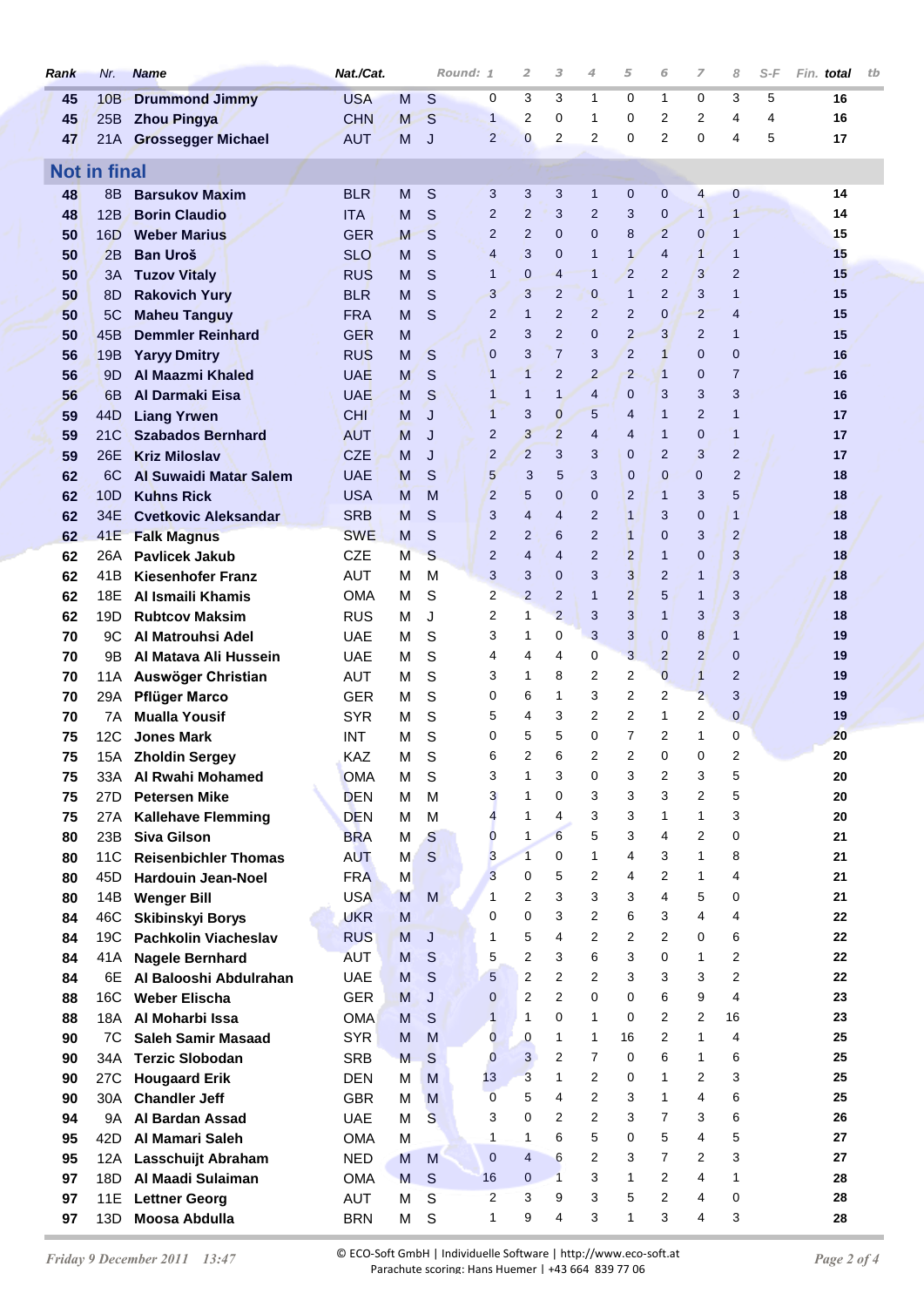| Rang | Nr.             | <b>Name</b>                     | Nat./Cat.  |   | Round:        | $\mathcal{I}$  | 2              | 3              | 4              | 5              | 6              | 7              | 8              | $S-F$ | Fin. | total | tb |
|------|-----------------|---------------------------------|------------|---|---------------|----------------|----------------|----------------|----------------|----------------|----------------|----------------|----------------|-------|------|-------|----|
| 100  | 46A             | <b>Mohammad Modar</b>           | <b>SYR</b> | M | S             | 2              | 2              | 1              | 2              | 8              | 6              | 7              | 1              |       |      | 29    |    |
| 100  | <b>15C</b>      | <b>Valyavin Valentin</b>        | <b>KAZ</b> | M | S             | 3              | 10             | 1              | 2              | 1              | 2              | 3              | 7              |       |      | 29    |    |
| 100  | 26C             | <b>Hajek Bonifac</b>            | <b>CZE</b> | M | J             | $\overline{2}$ | $\overline{2}$ | 9              | 1              | 5              | 3              | 5              | 2              |       |      | 29    |    |
| 103  | <b>8A</b>       | <b>Navitski Pavel</b>           | <b>BLR</b> | M | S             | 3              | $\overline{7}$ | 3              | $\overline{2}$ | 5              | 3              | 3              | 4              |       |      | 30    |    |
| 104  | 8E              | <b>Troshyn Siarhei</b>          | <b>BLR</b> | M | S             | 16             | 6              | $\overline{2}$ | $\mathbf{1}$   | 4              | $\mathbf{0}$   | 1              | 1              |       |      | 31    |    |
| 104  | 14A             | <b>Metcalf Stu</b>              | <b>USA</b> | M | M             | $\overline{2}$ | 3              | $\overline{2}$ | $\mathbf 0$    | 16             | $\overline{2}$ | $\mathbf{1}$   | 5              |       |      | 31    |    |
| 106  | 13E             | <b>Hasan Jasim</b>              | <b>BRN</b> | M | S             | $\mathbf{0}$   | $\mathbf{1}$   | 9              | 5              | $\overline{4}$ | 5              | 5              | 3              |       |      | 32    |    |
| 106  | 23C             | <b>Silva Diego Gabriel</b>      | <b>BRA</b> | M | $\mathsf{S}$  | 16             | 3              | 1              | $\overline{2}$ | $\mathbf{1}$   | $\overline{4}$ | 4              | $\mathbf{1}$   |       |      | 32    |    |
| 106  | 14C             | <b>Kurtovic Samir</b>           | <b>USA</b> | M | S             | 8              | $\mathbf{1}$   | 3              | $\overline{7}$ | $\overline{2}$ | $\overline{2}$ | 3              | 6              |       |      | 32    |    |
| 106  | 32D             | <b>Dragojevic Sasa</b>          | <b>MNE</b> | M | S             | 5              | $\overline{2}$ | $\overline{2}$ | 6              | 6              | 6              | 3              | $\overline{2}$ |       |      | 32    |    |
| 110  | 44A             | <b>Orsy Laslo</b>               | <b>HUN</b> | M |               | $\overline{4}$ | 0              | $\overline{2}$ | $\overline{7}$ | $\overline{2}$ | $\mathbf{0}$   | 16             | 3              |       |      | 34    |    |
| 110  | 29 <sub>D</sub> | <b>Ahrens Heiko</b>             | <b>GER</b> | M | M             | 5              | $\mathbf 0$    | 0              | 5              | $\overline{2}$ | 3              | 15             | $\overline{4}$ |       |      | 34    |    |
| 112  | 12D             | <b>Cidale Manuel</b>            | <b>ITA</b> | M | S             | $\mathbf{1}$   | $\mathbf 0$    | $\mathbf 1$    | 16             | $\mathbf{1}$   | $\overline{0}$ | $\mathbf 0$    | 16             |       |      | 35    |    |
| 112  | 44E             | <b>Perrott Keith</b>            | <b>AUS</b> | M |               | $\overline{2}$ | 3              | $\mathbf 0$    | 16             | 6              | 3              | $\overline{2}$ | 3              |       |      | 35    |    |
| 114  | 23D             | Pereja-dos-Santos Ricardo       | <b>BRA</b> | M | S             | $\mathbf{1}$   | $\mathbf{1}$   | 4              | 5              | $\overline{7}$ | $\overline{0}$ | 16             | $\overline{2}$ |       |      | 36    |    |
| 114  | 29 <sub>C</sub> | <b>Riechmann Wolfgang</b>       | <b>GER</b> | M | M             | 0              | 5              | 16             | 6              | 3              | 3              | $\overline{2}$ | $\mathbf{1}$   |       |      | 36    |    |
| 114  | 44B             | <b>Boulter Dave</b>             | <b>AUS</b> | M |               | 3              | 5              | 3              | 16             | 4              | 3              | $\mathbf 0$    | $\overline{2}$ |       |      | 36    |    |
| 114  | <b>10A</b>      | <b>Murphy Dennis</b>            | <b>USA</b> | M | M             | 3              | 3              | 0              | 5              | 3              | 16             | $\overline{2}$ | 4              |       |      | 36    |    |
| 118  | <b>10C</b>      | <b>Alisa Edin</b>               | <b>USA</b> | M | M             | $\overline{4}$ | $\overline{2}$ | 6              | 6              | 5              | 3              | 8              | 3              |       |      | 37    |    |
| 119  | <b>18C</b>      | Al Khambashi Abdulrahman        | <b>OMA</b> | M | S             | 0              | $\overline{2}$ | $\overline{2}$ | 16             | 16             | $\overline{2}$ | $\mathbf 0$    | $\mathbf{0}$   |       |      | 38    |    |
| 119  | <b>18B</b>      | Al Moqbali Abdullah             | <b>OMA</b> | M | S             | $\mathbf{1}$   | 3              | $\mathbf{0}$   | $\mathbf{1}$   | 16             | 3              | 10             | $\overline{4}$ |       |      | 38    |    |
| 121  | 14D             | <b>Smojlik Walter</b>           | <b>USA</b> | M | M             | 11             | 5              | 5              | 10             | $\overline{0}$ | $\overline{2}$ | $\overline{2}$ | 5              |       |      | 40    |    |
| 121  | 21B             | <b>Pittracher Edmund</b>        | <b>AUT</b> | M | J             | 3              | 11             | 4              | 5              | 12             | $\mathbf{1}$   | $\overline{2}$ | $\overline{2}$ |       |      | 40    |    |
| 123  | 33B             | Al Yahyai Hamood                | <b>OMA</b> | М | $\mathbf S$   | 2              | $\mathbf 0$    | $\mathbf{0}$   | 6              | 8              | 6              | 4              | 16             |       |      | 42    |    |
| 123  | 13A             | <b>Ebrahim Husein</b>           | <b>BRN</b> | M | S             | $\mathbf{1}$   | $\overline{2}$ | 16             | $\mathbf{1}$   | 16             | 3              | 3              | $\overline{0}$ |       |      | 42    |    |
| 123  | 28E             | <b>El Wahab Mohamed Abd</b>     | EGY        | М | S             | 8              | $\overline{2}$ | 3              | 3              | 0              | 14             | $\overline{7}$ | 5              |       |      | 42    |    |
| 123  | 21E             | <b>Fürst Marco</b>              | AUT        | М | J             | 1              | 8              | 6              | $\overline{7}$ | 3              | 8              | 2              | $\overline{7}$ |       |      | 42    |    |
| 127  | 20B             | <b>Althawadi Ahmed</b>          | <b>BRN</b> | M | S             | 2              | 16             | 7              | $\overline{2}$ | 0              | 8              | $\overline{4}$ | $\overline{4}$ |       |      | 43    |    |
| 127  | 34C             | Durdev Zeljko                   | <b>SRB</b> | М | S             | 6              | 4              | 6              | 0              | $\overline{2}$ | 6              | $\overline{7}$ | 12             |       |      | 43    |    |
| 127  | 15E             | <b>Abdraimov Azamat</b>         | KAZ.       | M | S             | 4              | 2              | 3              | 2              | 8              | 16             | 6              | $\overline{2}$ |       |      | 43    |    |
| 130  | 15D             | Valyavin Konstantin             | <b>KAZ</b> | M | S             | 3              | 4              | 2              | 9              | 2              | 0              | 8              | 16             |       |      | 44    |    |
| 131  | 47E             | Al Neyadi Nasser                | <b>UAE</b> | М |               | 1              | 7              | 12             | 2              | 12             | 6              | 1              | 5              |       |      | 46    |    |
| 132  | 32A             | <b>Lakic Zoran</b>              | <b>MNE</b> | M | S             | 3              | 6              | 3              | 3              | 6              | 4              | 6              | 16             |       |      | 47    |    |
| 133  | 24E .           | Davies John                     | CAN        | м | M             | 16             | 2              | 2              | 3              | 2              | 16             | 3              | 4              |       |      | 48    |    |
| 134  | 28B             | <b>Hamam Ibrahim Shokre</b>     | <b>EGY</b> | М | S             | 9              | 2              | 5              | 12             | 3              | 0              | 3              | 16             |       |      | 50    |    |
| 134  | 42C             | Al Senani Ahmed                 | <b>OMA</b> | M |               | 4              | 5              | 10             | 2              | 3              | 6              | 4              | 16             |       |      | 50    |    |
| 136  | 24D             | <b>Patterson Jim</b>            | <b>CAN</b> | м | м             | 3              | 10             | 4              | 4              | 14             | 2              | 13             | $\mathbf{1}$   |       |      | 51    |    |
| 136  | 41D             | <b>Baumgartner Felix</b>        | <b>AUT</b> | M | S             | 7              | 4              | $\overline{7}$ | 16             | 2              | 9              | 3              | 3              |       |      | 51    |    |
| 138  | 20A             | Hani Omar                       | <b>BRN</b> | M | $\mathsf S$   | $\overline{4}$ | $\mathbf{1}$   | 3              | 1              | 16             | 16             | 2              | 11             |       |      | 54    |    |
| 138  | 20E             | Almansoori Jasim                | <b>BRN</b> | M | $\mathsf S$   | 16             | 16             | 1              | 5              | 2              | 7              | 2              | 5              |       |      | 54    |    |
| 138  | 13B             | <b>Mashrah Khalid</b>           | <b>BRN</b> | M | S             | 5              | 2              | 3              | 12             | 8              | 3              | 5              | 16             |       |      | 54    |    |
| 141  | 46E             | Sulda Milo                      | <b>SVK</b> | M |               | 16             | 3              | 1              | 10             | 5              | 2              | 16             | $\overline{2}$ |       |      | 55    |    |
| 141  | 24B             | <b>Markin Charlie</b>           | <b>CAN</b> | M | M             | 6              | 8              | 6              | 11             | 16             | 1              | 5              | $\overline{2}$ |       |      | 55    |    |
| 143  | 23E             | <b>Ricci Marcelo</b>            | <b>BRA</b> | M | S             | 3              | 6              | 3              | 6              | 16             | 9              | 4              | 11             |       |      | 58    |    |
| 144  | 32E             | <b>Dragojevic Veselin</b>       | <b>MNE</b> | M | M             | 16             | 16             | 3              | 16             | 3              | 3              | 1              | $\mathbf{1}$   |       |      | 59    |    |
| 144  | 45C             | <b>Hark Thomas</b>              | <b>GER</b> | M |               | 16             | 2              | 8              | 3              | 16             | 3              | 6              | 5              |       |      | 59    |    |
| 146  | 42B             | <b>Krawczak Robert</b>          | <b>POL</b> | M | S             | $\overline{7}$ | 16             | 3              | 14             | 3              | 8              | 4              | 5              |       |      | 60    |    |
| 147  | 23A             | <b>Santos Antonio A.B.</b>      | <b>BRA</b> | M | S             | 6              | -1.            | 4              | 16             | 0              | 16             | 2              | 16             |       |      | 61    |    |
| 147  | 44C             | <b>Beck Jamie</b>               | <b>AUS</b> | M | S             | 16             | $\overline{7}$ | 3              | 8              | 5              | 16             | 2              | 4              |       |      | 61    |    |
| 149  | 34D             | Stanojevic Zoran                | <b>SRB</b> | M | S             | 9              | 3              | 16             | 2              | 5              | 8              | 3              | 16             |       |      | 62    |    |
| 149  | 28D             | <b>Elshazly Ahmed Mohamed A</b> | EGY        | М | S             | 12             | 16             | 16             | 4              | 5              | 3              | 4              | $\overline{2}$ |       |      | 62    |    |
| 151  | 17A             | <b>Stamenov Angel</b>           | <b>BUL</b> | М | M             | 2              | 3              | 13             | 3              | 16             | 16             | 6              | $\overline{4}$ |       |      | 63    |    |
| 152  | 34B             | <b>Zmiric Igor</b>              | <b>SRB</b> | М | ${\mathsf S}$ | 16             | 2              | 6              | 2              | 16             | 3              | 5              | 16             |       |      | 66    |    |
| 153  | 28A             | Desouki Mostafa Refaei Bayo     | EGY        | M | S             | 3              | 16             | $\overline{2}$ | 16             | 4              | 6              | 16             | 5              |       |      | 68    |    |
| 154  | 28C             | <b>Elgazar Hashim</b>           | EGY        | M | S             | 16             | $\overline{2}$ | $\mathbf{1}$   | 10             | 3              | 13             | 9              | 16             |       |      | 70    |    |
| 154  | 22D             | <b>Ramarchuk Dzmitry</b>        | <b>BLR</b> | M | $\mathsf S$   | 9              | 16             | 16             | 6              | 12             | 5              | 5              | 1              |       |      | 70    |    |
| 154  |                 | 24A Streza Dumitru              | CAN        | М | S             | 4              | 16             | 3              | 6              | 5              | 14             | 16             | 6              |       |      | 70    |    |